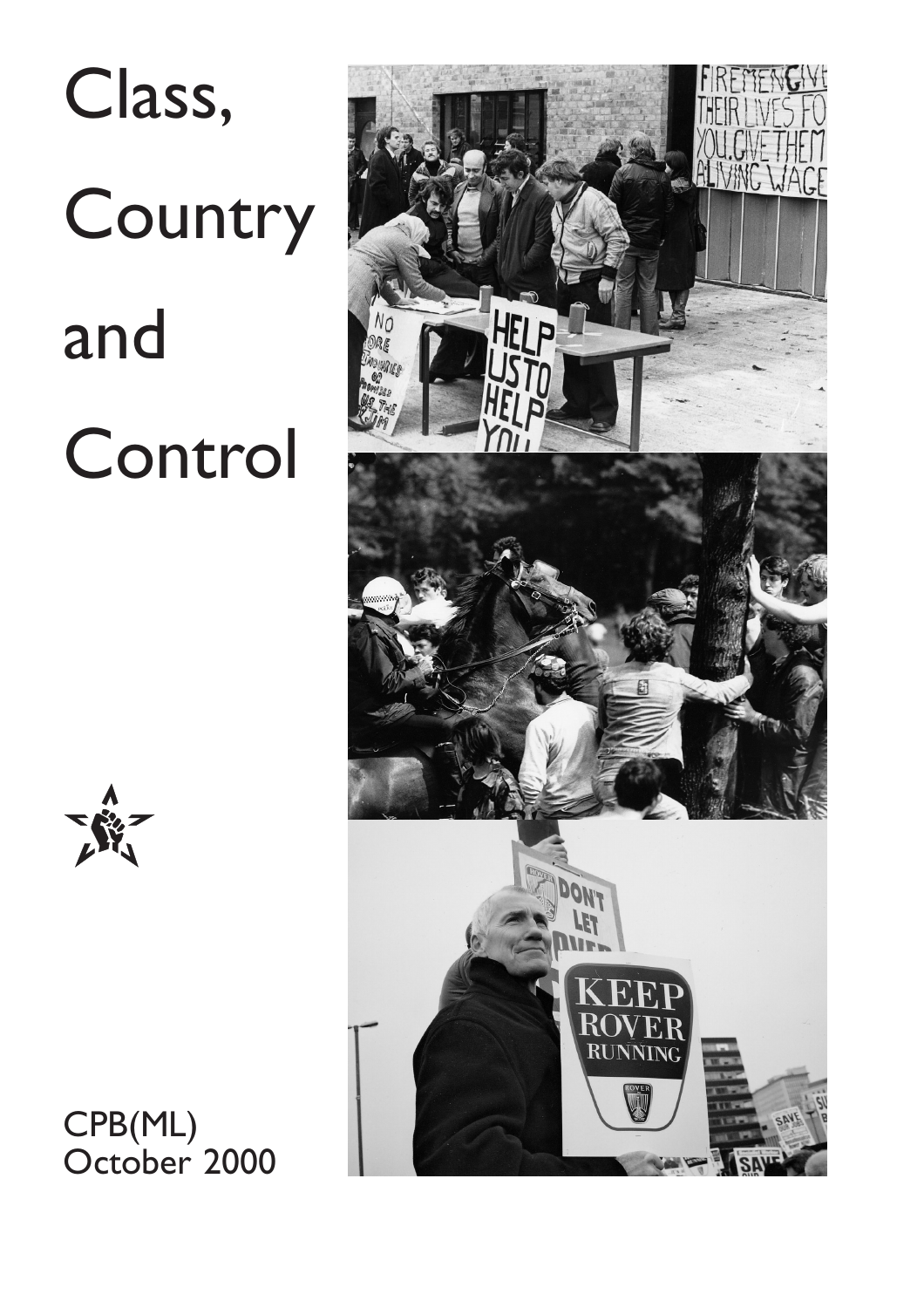**On May Day 1997 the British working class uprooted the political power we had vested in Thatcher. Where have we come since then…and where are we going?**

This document was adopted at the Reconvened 12th Congress of the CPB(ML), October 2000.

### **Class, country and control**

I T HAS OFTEN BEEN SAID, but not much repeated in the lifetime of those under 30, that British workers more than once in modern times brought down a government. In 1970 and 1974 industrial organisation, used in political opposition, made it impossible for a government to govern. We were effective and proud of the fact that we could defend ourselves against governments that threatened us and our unions. But could we create a government and make sure it acted in the interests of the British people?

The fact that we could not is the story of the last quarter of the 20th century; it must not be the story of the next.

In the seventies to remove the class-riddled Tories we elected similarly class-riddled Labour; one career politician for another. A social contract was drawn up to try to pretend the conflict between the interests of capital and those of workers did not exist. This created a political life so suffocating that even the Prime Minister Harold Wilson got bored and packed it in.

In a high-water mark of our control of the parliamentary process, classconscious British workers saw off 'Sunny' Jim Callaghan, Labour's farming Prime Minister in the late 1970s. It was not weakness, craven self-interest or stupidity, as has been argued since. Spectres of the so-called winter of discontent are raised to prove how irresponsible trade unionists can be. The opposite was the case. Trade unionists had to oppose pay restraint and the beginnings of the serious anti-union legislation under Labour, and the start of large-scale deindustrialisation as the effects of Britain's entry into the Common Market in 1975 began to be felt. If it was a winter of discontent it was because workers were being frozen out in a new way.

That element of our class acting for itself in a conscious way — Ford workers, transport and public sector workers, engineers and teachers, often under Communist leadership advanced by destroying a version of social democracy that said we could live with capitalism. This attitude was not imposed from without, it was invented by British workers, and led to wage and investment freezes, nearhyper inflation and paralysingly thin parliamentary majorities. The Labour government had to beg for loans from the International Monetary Fund to keep going.

That element of our class acting in itself, that is timid of our potential and reluctant to take control, became worried: What if we won? Could we govern? The age-old question got an ageold answer: "Better to lose than to win." Better to live with capital than without it, better to civilise capitalism (as if!) than to take capitalism out of civilisation.

From their experience in the postwar period and particularly the 1960s and 1970s the leading sections of our class knew how to defeat employers and governments. But they did not know what to do next. It was all very well winning a pay rise, but then the problem became how to save a whole industry from closure. Many leading trade unionists acted to warn and resist. The rest of our class seemingly didn't care. The result was inevitable — Thatcher.

" hat Thatcher could be electorally sustained only by the votes of so many British workers is a matter of shame. So many trade unionists voted for someone whose sole aim was to destroy unions. Why did we have to suffer so much before realising that her removal was the number one priority? A crushing man-made blight on industrial workers, their lives, children and towns was masterminded.

The effects of this economic blitzkrieg we will suffer for a generation. We did not join the miners in decisive battle in the 1980s, and allowed printers, teachers and others to fight alone. We let Thatcher make a crime of that class solidarity which would have destroyed her had we used it.

That her removal was so shambolic produced a further six Tory years, with her anointed successor Major fumbling on in a minor key. It also led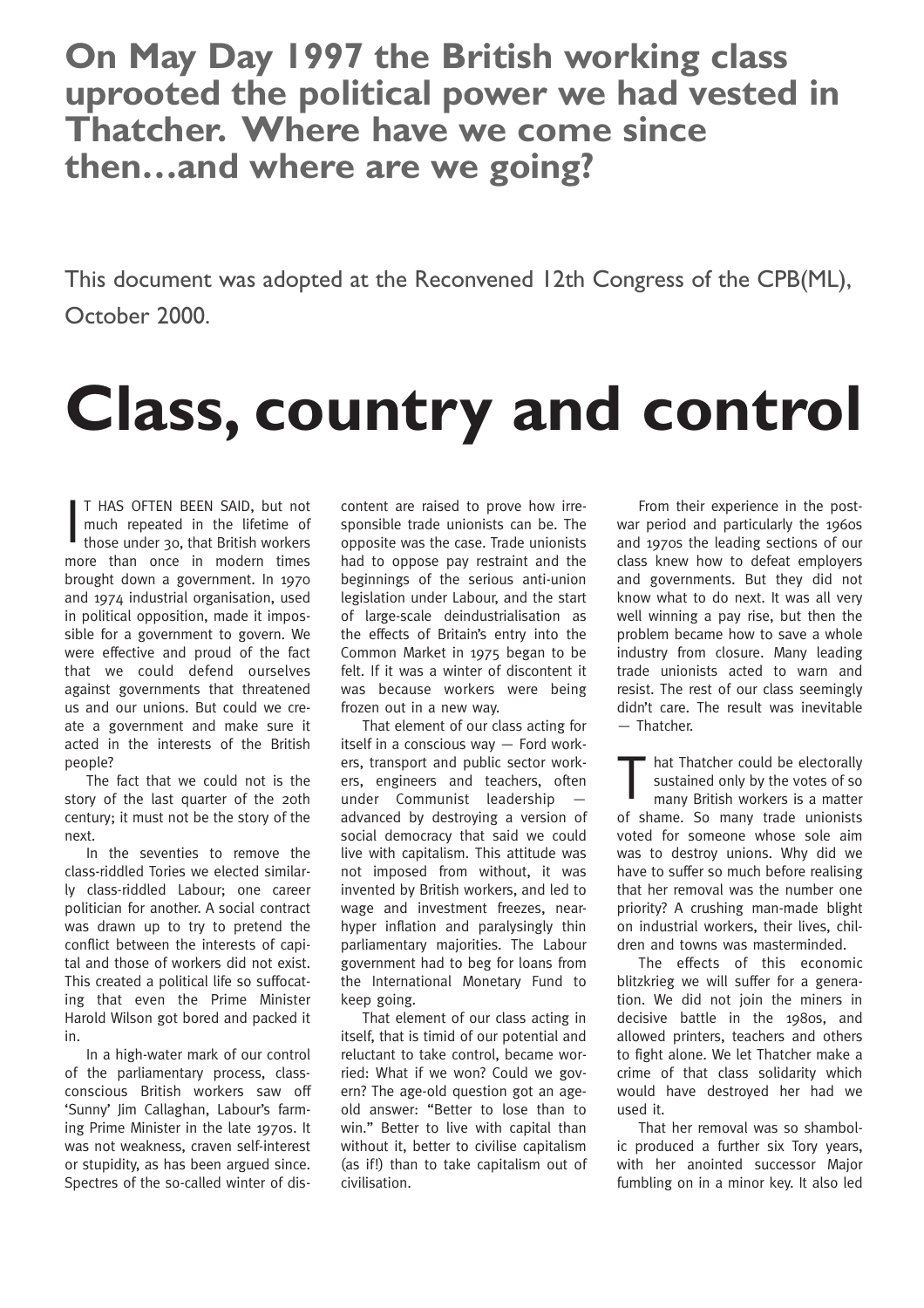to much confusion. Far too many believed it was the Tories who decided to remove her, not seeing that this was forced on them by a people no longer prepared to suffer her. Far better a backstairs back-stabbing than defeat by the hated trade unions which would surely have come with the 1992 final solution pit-closure programme and the great resistance to it that was organised throughout the country.

What had workers been up to in the meantime? Had they been assiduously caring for threatened organisation? Had they been considering what to do with the breathing space a Tory departure would bring? In the main, no.

But while the best in our class had been picked off, sacked, intimidated into seeming passivity, those who had connived at the coming of Thatcher had not been idle. A new generation of social democrats was gaining the confidence to do what their forebears always aspired to. They reinvented in a new form the old idea that social democracy should go from living with capitalism to running capitalism, with little enthusiasm even for social reform in the interests of trade unions and workers. A very Christian group of Labour leaders reformulated the ancient Christian teachings for the modern world — help the poor, but turn the other cheek to the source of their misery.

These 'communitarians' led by

Smith, Brown and Blair (in that order) realised they could do a better job of running the country than Major (not saying a great deal!). Result? By 2000 an increasing gulf between those who have a lot and those who have little. Because workers were so desperate, they had a free run. "Suppress all dissent, all desire for fundamental change, and vote for us." The result was inevitable. A new government became subservient to the latest plans of global capital and the transnational corporations.

What became distinctive of New Labour was its insistence that the democratic structures and traditions that made Britain's independent democracy would be ignored. Just as Thatcher's first act had been to remove exchange controls on capital, so Brown's non-manifesto act was to make the Bank of England independent, to pave the way for Britain's economy to be run by unelected bankers in Frankfurt. A single currency requires initially independent national banks.

Much of the time since the 1997<br>General Election has been<br>wasted in deciding irrelevant General Election has been wasted in deciding irrelevant questions: Are they any good? Have they betrayed us? Do we like Blair? They can hardly have betrayed us when they didn't say they'd do very much in the first place! You can only be betrayed by those you trust.

The point is that they're here, like the Tories in power, a product of the British working class. Unlike the Tories, though, they come from the working class. Trade union money funds their victory. So we can seek to impose on this government a line for national survival, to oppose the increasingly loud call for the elimination of the nation state and our democratic structures in the European Union.

The working class which feeds new Labour is now synonymous with the British people, the British nation. Workers' interests in full employment, fulfilling work, peace, industry, public services and environmental sustainability and better education and healthcare are now indistinguishable from the national interest.

We can impose a policy on Blair. The question is, have we got one? More to the point, what do we need, what's in our class, national interests?

We cannot impose our own interests without leaving the EU. Coming out of the EU would not mean we could not catch a train to Paris, drink Italian wine or holiday in Greece, as the scaremongers say. But it would mean we could build our own trains, grow our own food, and control, crucially, our own currency. Crucially because what is being planned now will make Thatcher's anti-British onslaught seem tame by comparison.

The plan for the EU to have a single currency is a plan for the EU to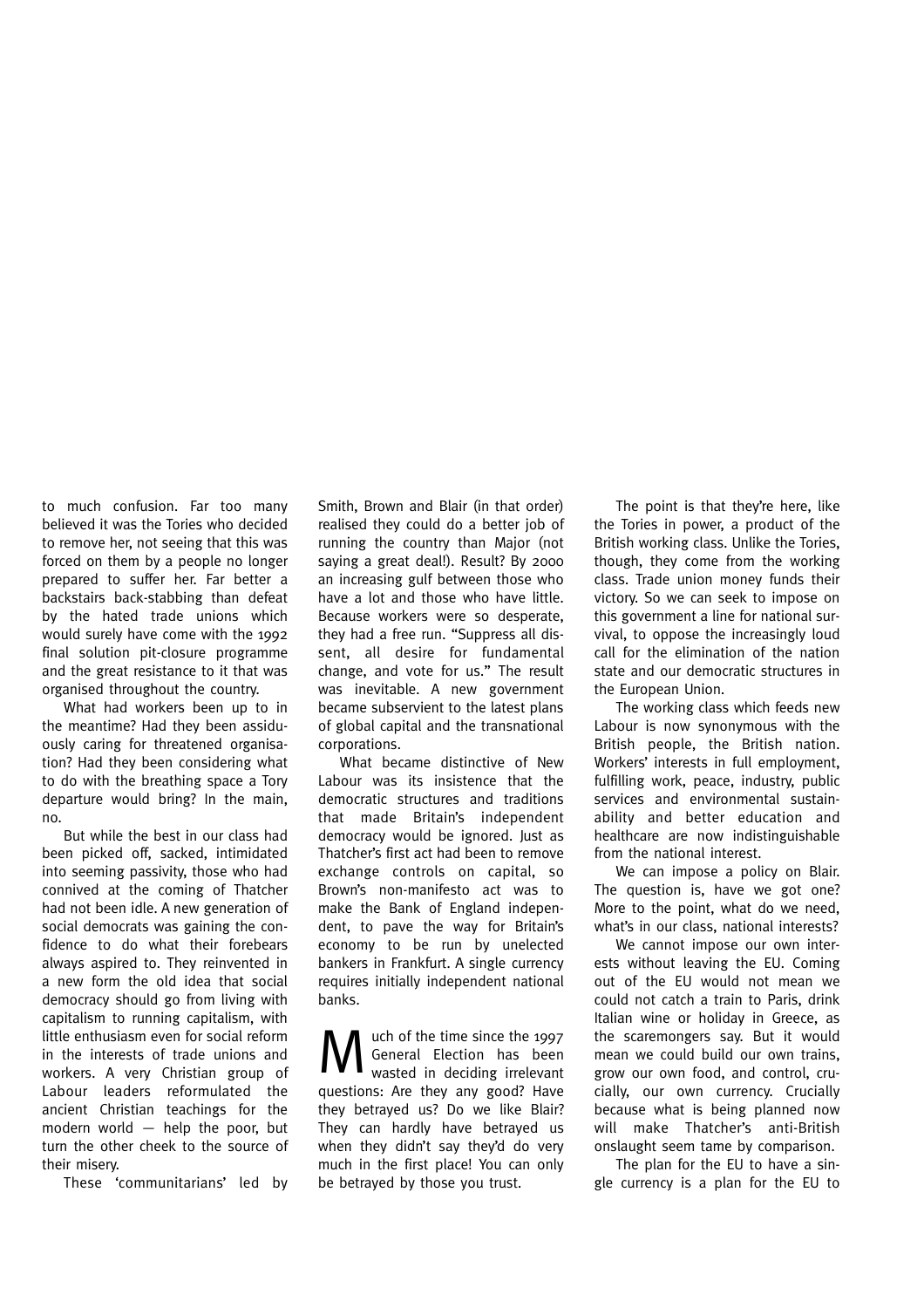## **An agenda for Britain**

#### **We need to put all our people to work**

**This can be done with the political will. It may cost £100,000 to create a job, but how much does it cost not to? To keep five million workers unemployed and underemployed? We have the money anyway: if we can auction off mobile phone licences once,we can do it again.Come to that, why auction them off at all? Let's run the thing ourselves, and keep and use all the revenue that would bring!**

#### **We need to invest in the future.**

**We can show that American, Japanese and German companies are not the only ones who can develop new industries and rebuild old ones. With the same investment in research and development we can match their achievements.We are already the fourth largest economy on the planet with a diverse range of trading arrangements throughout the world and with most of our Gross Domestic Product involved in supplying the domestic or world markets. Our scientists, technicians and engineers remain at the forefront of many of the most leading new industries and technologies whether they be bio-genetics or e-commerce.We have a dearth of opportunities to apply our discoveries and too many unskilled workers living in poverty.**

#### We need to get our hands on OUI<sup>T</sup> OWI **money**

**And we need to control its investment. Pensions are deferred wages, and pension funds alone are sufficient to rebuild substantial sections of British industry. Add to that our collective savings and ability to generate far more, and dead capital can be brought to life.**

#### **We need to stop them running away with the family silver**

**Thatcher's first act was to end exchange controls, allow capital to be freely removed from Britain (using the argument that this would allow it freely to flow in too).We can re-impose these controls and ensure that profits made in Britain stay in Britain. Likewise with the monetarist brief given to the Bank of England and the consequent high rate of the pound. Such things can and must be altered.We could even stop the sale of the irresponsible speculation with our gold reserves which Brown has started, and, by refusing to sign up to the euro we could retain our gold reserves rather than give them all away.We could re-impose import controls and stop the undercutting and devastation of our most staple industries.**

#### **And we need to leave the EU**

**Except of course we couldn't re-impose these controls, or do a lot of other things we need to do, while we remain members of the European Union.**

**See how close we've come to losing our motor industry because the EU wouldn't let us take over from BMW, and to losing our fishing and farming industries because of the EU.**

become a single government, with nations broken down into regions. Three super-regions (Wales, Scotland, England) are to replace Britain. And the rest, the English regions, each with its own 'Development' Agency, are to become the basic governmental units of the EU.

This is why we have regional elections, city mayors and all the related 'constitutional reforms'. All this is to make us cantons — but with far less power than the Swiss originals — in a European federal superstate. One tax system, one common (foreign) security policy, one currency, one interest rate, one exchange rate, one legal system — all controlled by the unelected commissioners and bankers who by virtue of the treaties are unable to respond to pressures from former 'countries'.

osing control of our currency would mean losing control of our country. As we can never accept the latter, we must not allow the former.

And we'd have a great deal more money if we left the EU: between £6 billion and £8 billion a year at 2000 prices. (These are the subsidies we pay net to the EU, without our consent.) So the next time you hear a communitarian say we cannot afford industrial investment, or to build a hospital, remind them that we could if we left this particular European Community!

Thatcher in her scorched-earth blitzkrieg against manufacture in Britain cost 4,000 jobs a month 20 years ago. Now, to meet the EU's convergence criteria in preparation for a single currency, lightning war is destroying 6,500 manufacturing jobs every month!

They raise interest rates not to keep inflation down but to keep wages and investment down. As a result, Britain has a huge and growing deficit in trade in manufactured goods.

So to stop the decline we must say to Blair, under no circumstances a single currency! We must make Brown's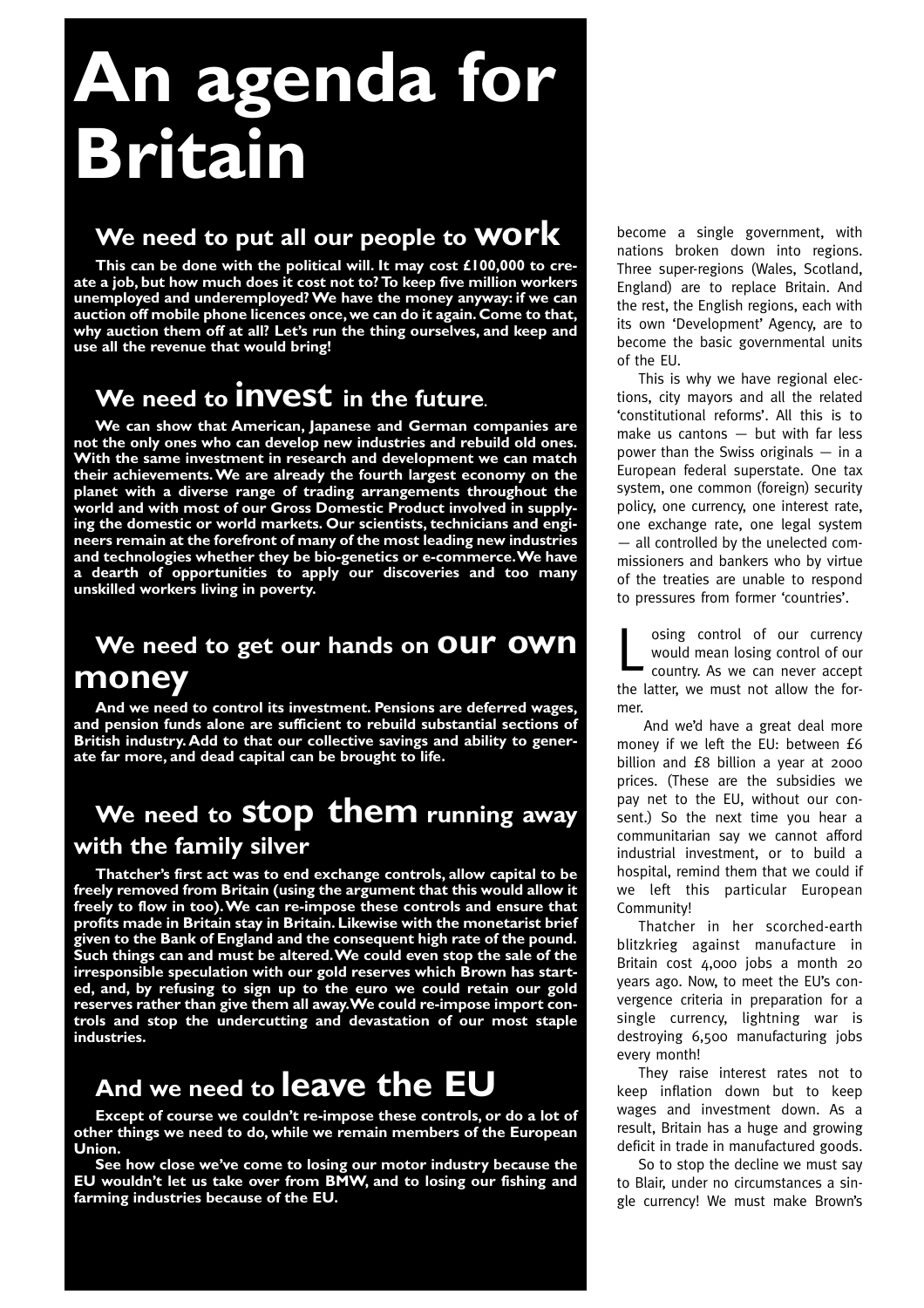hesitations permanent. To move forward, we must give notice of our withdrawal from the EU.

Workers must say these things when they go to union meetings, and go they must. There is still no better way to bring workers together to have political impact and create strong organisation than through trade unions.

It is significant, and dangerous, that some of our unions are running ahead of the government in pressing for the euro. Those hit hardest by the EU's deindustrialising policies look to it to save them! The truth is that to undo the damage of the Tory years we need a high degree of national self determination, not more of the monetarism we suffered from 1979 but this time in new EU-stamped bottles.

Thatcher's T.I.N.A. is replaced by Blair's: There Is No Alternative. But just as there was an alternative to Thatcher, so there is an alternative to Blair.

British workers created trade unions where none existed, in conditions of privation that mock our difficulties. These unions created a social democracy, a Labour Party, where none existed. Have we convinced ourselves that this is the limit of our achievement? Living with a capitalism that couldn't care less about us, unless to destroy our power to oppose?

We have wrung from Blair more money than ever before for our Health Service, and we have prevented headlong rush into the euro, both steps forward. But just as workers run the NHS and most other parts of our economy, so we can run the country. The precise organisational forms have not yet been found, nor has the way to wrest power from an evil and treacherous enemy class, daily selling up and moving out.

Many have looked to the experience of other countries in the past or currently in completely different circumstances as if the model of socialism lay somewhere off stage. For us in a country with such a heritage of working class socialism and organisation and collective action, we have always believed that we must focus on Britain and what its workers can contribute to the international cause of progressing beyond capitalism and imperialism. We've got to sort it without much of a guide book, and in sorting it workers throughout the world would surely be influenced.

Recognition that we can and<br>should end the profit motive is<br>as old as the capitalism itself, should end the profit motive is as old as the capitalism itself, but it has always been a minority view in practice in Britain. Computer chips, the Internet and deep-sea oil drilling are not produced by the profit motive, or by the capitalist relations of production of private ownership. They are produced by workers. Workers making these things create the surplus value from which the small class of owners profit. We understand enough to see we can be independent politically and economically of those who currently run the place.

We should stop believing that politics is what happens at General Elections. Politics happens in the workplace, when people consciously advance their own needs and wishes. And also outside the workplace when people come together to further a special social interest, or protect their neighbourhood, or improve their community and their environment.

There has been a centuries-long campaign to turn politics into Parliament, (literally, a 'talking place'). This they call democracy, played by their rules. No parliamentary democrat ever asked the only important democratic question, "Do you want to be exploited?" No true democracy can be based on wage slavery, any more than the USA had a democracy when half the country was based on plantation slavery.

We have our own democracy, based on our overwhelming superiority in numbers and concepts of accountability and representation completely different from theirs.

Democracy after all means rule of the people. All but a few thousand in Britain have to work for a living, or are forced by illness or unemployment to depend on the 'benefits' created by others' work. Democracy would be any action by a government in the interests of those overwhelming millions who make Britain, and whose future is here.

Most of us want to keep the pound and want import controls to protect our economy. Most of us believe that Britain not the EU should decide our policies on taxes, health, welfare and education, culture and the law, the level of immigration, defence, rights at work, and the level of agricultural production. In June 1999, 77% of us abstained in Euro-elections. Most of us want to keep Britain united and oppose separatism and chauvinism.

The Labour Party never was about the people having power. It was about the people living with capitalism. So let's not worry too much on its behalf. Let's remember, though, that the British working class will only destroy its own creation, social democracy, when it has something better to put in its place.

In the run-up to yet more elections, and with a far more important referendum to follow, let working people set their sights higher than the not-very-confident, 'Things can only get better', by adding, 'Only if we make them.'

We will need also to be prepared to follow through the consequences of our own considerable power and our identification with the future of the nation. At the next General Election we will be faced with the choice of New Labour and the Liberal Democrats seeking to give Britain up to the European Union. The Tories will argue that we should keep the pound but sign up to the North Atlantic Free Trade Area to give the US a great stranglehold over us. The real choice for workers is whether they are prepared to dictate the future of an independent Britain.